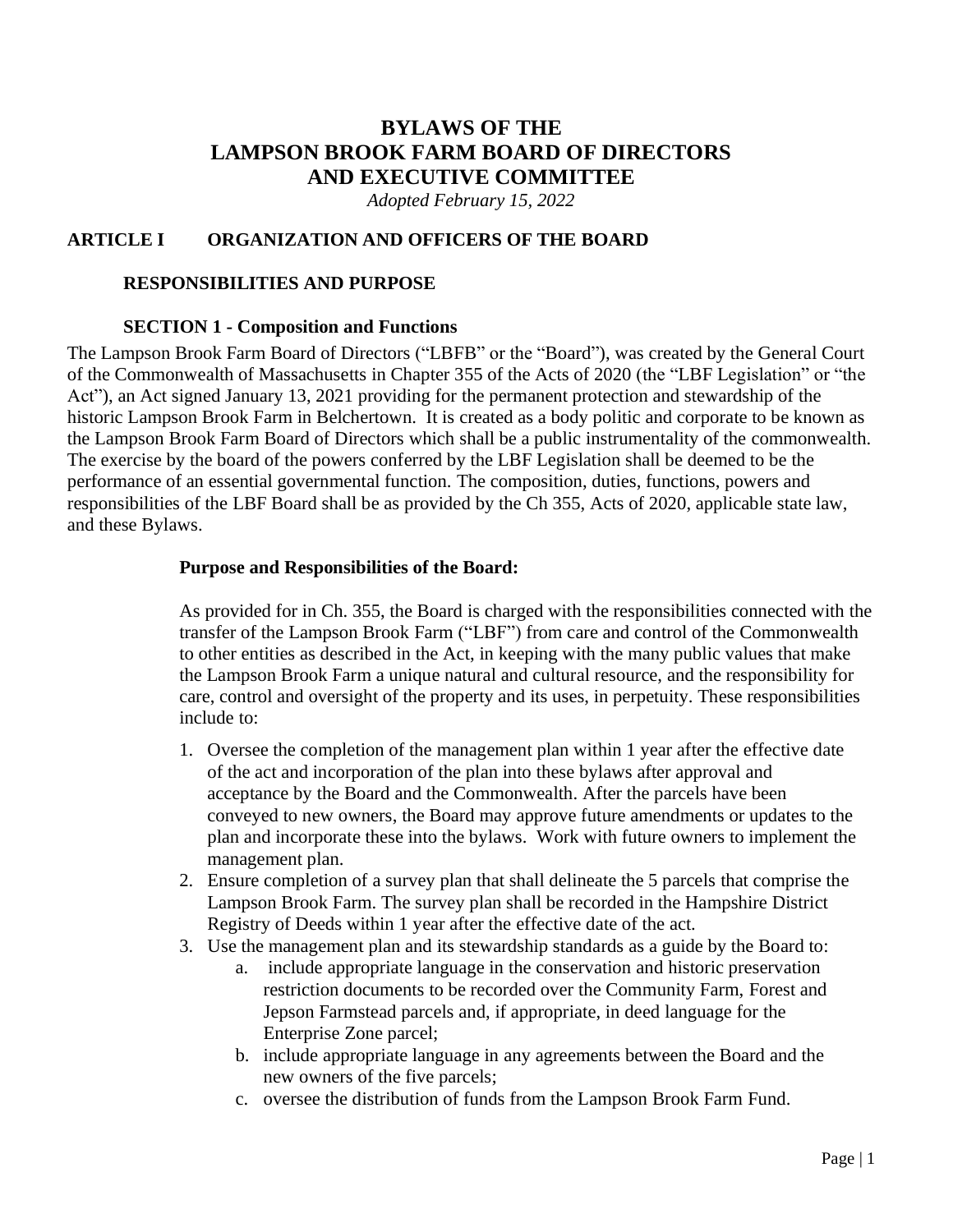- 4. Use of the management plan as a guide to support the farm manager via the Lampson Brook Farm Fund to provide for public outreach and education and demonstration projects regarding the unique cultural and natural resource values that make the Lampson Brook Farm as an important resource.
- 5. Use of the management plan as a guide to support and increase sustainable natural resource based economic development and employment, support comprehensive education and visitor information programs to increase public understanding of and appreciation for the ecological, recreational and economic benefits of forests and farmland through the transfer of the LBF parcels and under the management plan;
- 6. Establish and administer a Lampson Brook Farm Fund which shall be administered by the board consistent with the management plan
- 7. The Board will support the coordination of management on the LBF parcels to support the management plan principles and stewardship guidelines by:
	- a. drafting and implementing agreements between the Board and the LBF parcel owners including supporting the role of the farm manager as provided for in the Act ;
	- b. distributing the proceeds of the Fund to support the management plan and the coordination of management and programs among the parcels.
- 8. The Board shall create agreements and/or contracts with the "owner" of each sector to provide for the effective and continued implementation of the Management Plan and for the modification of such agreements, with the agreement of all parties.
- 9. Based on the Stewardship Standards and the requirements of the Management Plan the Board may initiate a request for actions by any HPR, CR C,C&R holder or any appropriate governmental agency with or without the participation or agreement of the Farm Management, to investigate and or remedy actions it considers to be not in compliance with the Standards or Plan on any of the parcels by the owner of that parcel or by any sub-parcel lessee or renter or user, in order to bring uses of that parcel into compliance with the Standards and Plan.

### **SECTION 2 - LBF Board Members**

The LBF Board consists of members specified in the Act or appointed subsequently. As the Act states. The Board members shall include:

- a) the commissioner of conservation and recreation or a designee,
- b) the commissioner of agricultural resources or a designee,
- c) 3 persons to be appointed by the select board of the town of Belchertown, of whom 1 shall be a member of the agriculture commission of the town, 1 shall be a member of the conservation commission of the town and 1 shall be a representative of the Belchertown Economic Development Industrial Corporation, and
- d) a representative of a nonprofit organization or private business holding an ownership interest in the Lampson Brook Farm who shall be appointed by the members of the board.
- e) The secretary of energy of environmental affairs or the secretary's designee shall serve as an exofficio member of the board for 5 years after the effective date of this act or until the repeal of chapter 664 of the acts of 1986, whichever first occurs.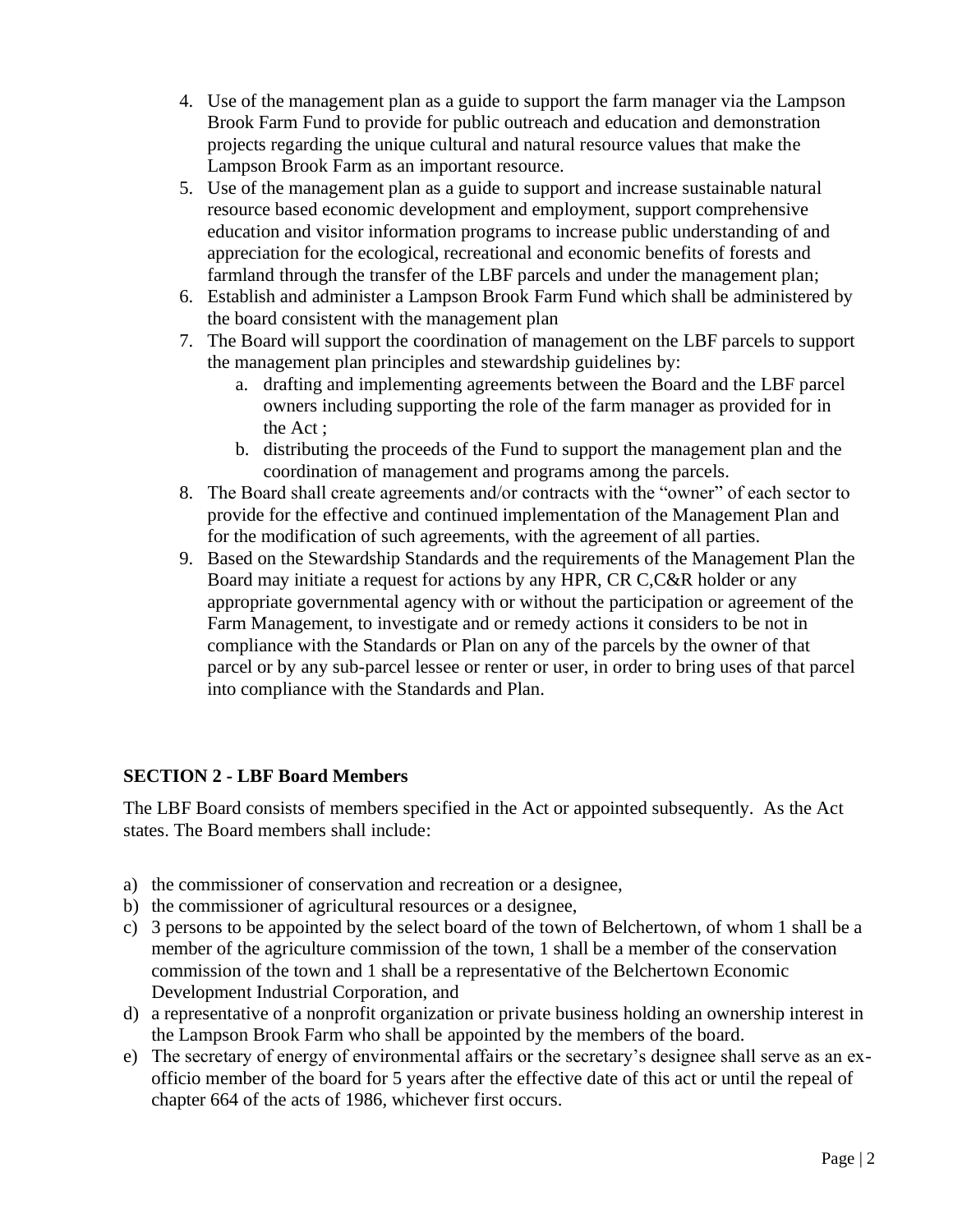### **TERM OF OFFICE AND RE-APPOINTMENT**

LBF Board members, selected as provided for in the LBFB Legislation, shall serve for a term of three years after which, LBF Board members may be reappointed for subsequent three-year terms, by his or her respective appointing authority. There are no term limits. Whenever feasible, terms of the LBF Board Members should be staggered.

LBF Board members must participate in at least 50% of the meetings per year. The LBFB Board or Executive Committee may request a replacement from the member's appointing authority if the LBF Board member is unable to meet this minimum attendance requirement. The LBFB Board may, by a 2/3 majority vote, allow additional members to the LBF Board in accordance with the requirements of the LBF Legislation. A copy of the LBF Legislation can be found in Appendix B.

### **SECTION 3 – Conduct of LBFB Board Members**

All LBF Board Members are considered Special State Employees for the purposes of M.G.L. Chapter 268A and must follow State Ethics Laws including the training requirements. Each LBF Board member shall exercise good faith and reasonable care with respect to all actions taken on behalf of the LBFB. LBF Board Members should consider recusing themselves from participation, including discussion or voting, on any matter before the LBF Board if there is a conflict of interest or the appearance of a conflict of interest.

LBF Board members are responsible for keeping their municipality, state agency, regional organization, or Non-Profit Board of Directors apprised of LBFB actions and activities in a timely fashion.

#### **SECTION 4 - LBF Board Summary of Duties**

The LBF Board shall have the following duties:

- a) Approve by 2/3 majority vote Bylaws or amendments to the by-laws covering operating practices of the LBF Board and any sub-committees established by the Board;
- b) Elect officers of the LBF Board;
- c) Initiate the development, review, and approval of the Management Plan;
- d) Oversee the implementation of the Management Plan;
- e) Coordinate with the farm manager and parcel owners as outline in section 1 above.
- f) Approve members of Sub-Committees of the LBF Board;
- g) Establish and administer the Lampson Brook Farm Fund, in coordination with the farm manager and the Commonwealth, which shall be administered by the board consistent with the management plan;
- h) Review and approve the annual budget, in coordination with the farm manager, that identifies the sources and uses of the funds to implement the Management Plan;
- i) Designate a farm manager for the LBF who will be the owner of the Community Farm as specified in the Act;
- j) Administer The Lampson Brook Farm Fund established in the Act; and
- k) Conduct other duties and obligations as called for in the LBF Legislation.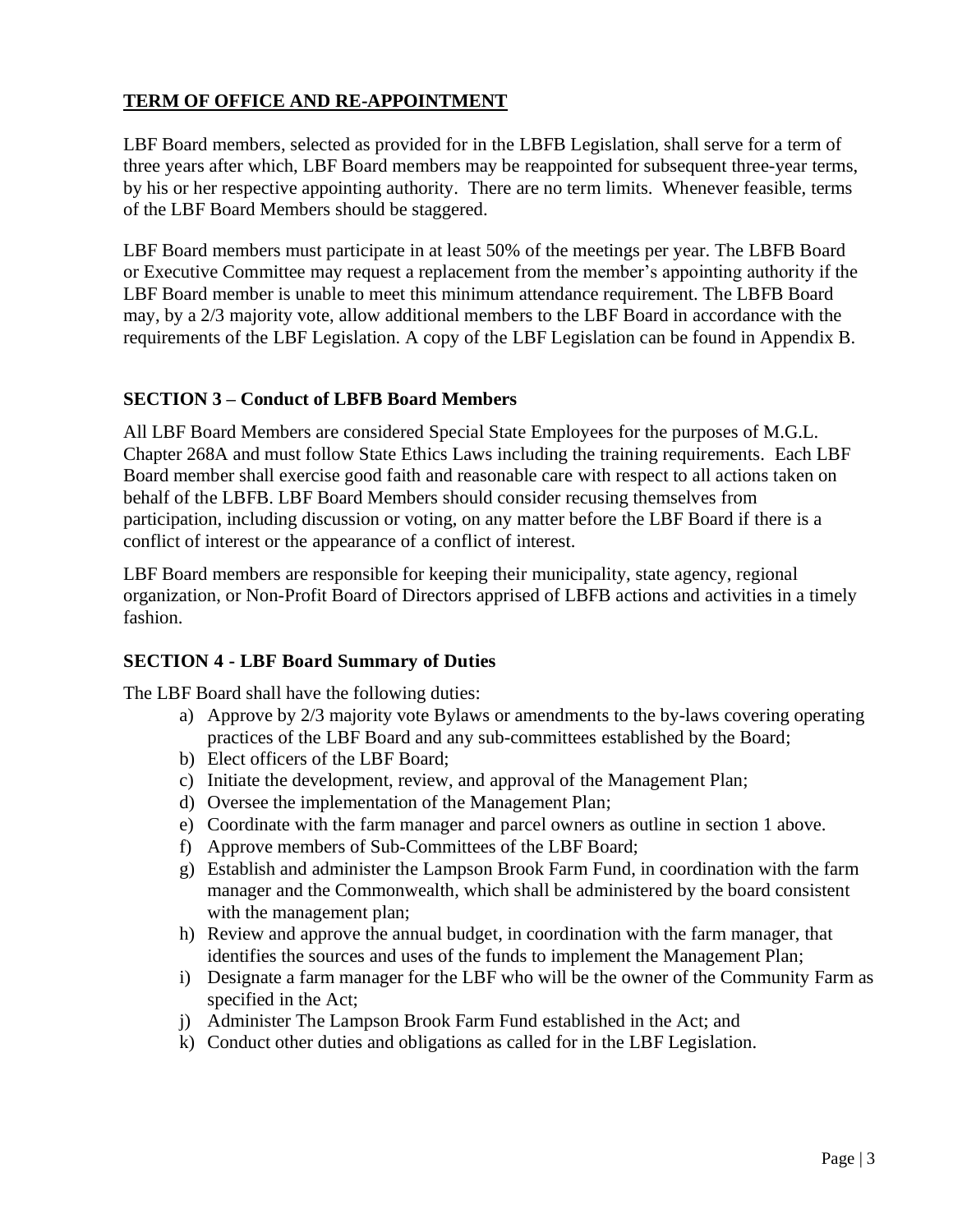### **SECTION 5 - Officers of the LBF Board**

The officers of the LBF Board shall consist of a Chair, Vice Chair, Treasurer and Clerk who shall be members of the LBF Board and who shall be elected by a majority vote of the LBF Board. The term of the officers shall be three years and there is no term limit.

Upon the resignation or replacement of any LBF Board member currently serving as an officer, the vacancy shall be filled in the same manner as the initial election was made, provided however, that members shall be notified of such vote in writing by mail or e-mail at least seven (7) business days before the meeting whenever possible. Officers elected in this manner shall serve for the remainder of the term for which the predecessor was elected.

The officers shall serve until their successors have been elected.

### **SECTION 6 - Chair's Duties**

The Chair of the LBF Board shall have the following duties:

- a) Preside at all meetings of the LBF Board;
- b) Call regular and special meetings of the LBF Board;
- c) Oversee the nomination and appointment process for Standing Committee Members; and
- d) Oversee the nomination and appointment process for Sub-Committee members.
- f ) Represent the Board whenever appropriate.

#### **SECTION 7 - Vice Chair's Duties**

The Vice Chair of the LBF Board shall perform the duties of the Chair at his/her request or in the case of absence or illness.

#### **SECTION 8 – Treasurer's Duties**

The Treasurer shall have the following duties:

- a) Report to the LBF Board on the finances of the LBF Fund;
- b) Hold responsibility for implementing the direction of the LBF Board for the receipt and disbursement of funds to and from the LBF Fund in accordance with the Management Plan
- c) Review and present the Annual Budget to the LBF Board;
- d) Oversee the Annual Audit of the LBF Fund in coordination with the LBF Board; and

### **SECTION 9 - Clerk's Duties**

The Clerk shall have the following duties:

- a) Ensure that all meeting notices and agendas of the LBFB Board are duly posted in accordance with Open Meeting Law at the Secretary of State, Town of Belchertown the LBF Board web page;
- b) Ensure the preparation, distribution and posting of the minutes of all meetings of the LBF Board as outline in a above;
- c) Maintain a current LBF Board membership list;
- d) Oversee the new appointments and reappointments process.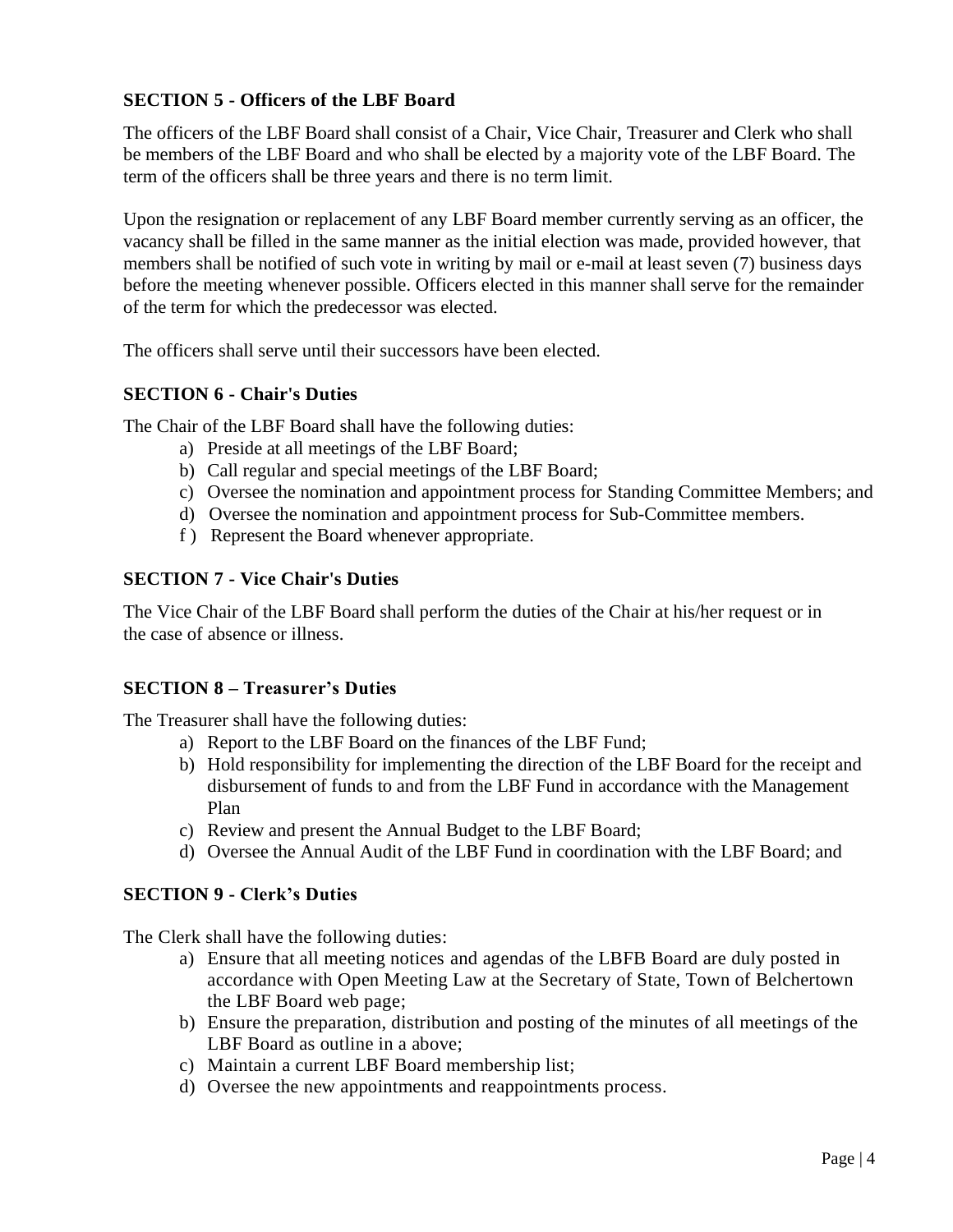#### **SECTION 10 - Compensation and Insurance**

The Board may by two thirds vote of its members authorize reimbursement for board members who are not compensated by their organizations for serving on the board. If a LBF Board Member or an organization in which the member is an officer, director, trustee, partner, or employee will or intends to receive compensation for services rendered to the LBFB, they should consult with the State Ethics Commission to ensure compliance with State Ethics Law.

The LBF Board members, officers, employees and other agents of the LBF Board shall not be personally liable for any debt, liability or obligation of the LBF Board.

The LBF Board shall have the power to purchase and maintain insurance on behalf of LBF Board members.

The Treasurer of the LBF Board may be bonded, at the request of the LBF Board and at the expense of the LBF Board, with a fidelity bond in such amounts and upon such conditions as may be required by the LBF Board.

### **ARTICLE II MEETINGS OF THE LAMPSON BROOK FARM BOARD**

#### **SECTION 1 - Regular Meetings**

Regular meetings, which includes the Annual Meeting, of the LBF Board shall be held a minimum of four times each calendar year at times determined by the Chair, or Vice Chair in the Chair's absence. At the Annual Meeting, held between January 1<sup>st</sup> and March 31<sup>st</sup> of each year, the Board shall approve the annual budget and work plan, and annual report for the previous year, if produced, to be posted on the LBF Board web page.

In the absence of the Chair and the Vice Chair of the LBF Board at any meeting, a majority of those members present and voting may appoint a Chair pro tempore for the conduct of that meeting.

### **SECTION 2 – Additional Meetings**

Additional meetings of the LBF Board may be held at any time and place when called: (a) by the Chair, or (b) by petition of a majority of LBF Board members given in writing by mail or e-mail to the Chair specifying the time, place and purpose of the meeting at least seven (7) calendar days before such meeting.

### **SECTION 3 - Notice of Meetings**

Where possible, written notice of each regular and special meeting the LBF Board shall be given to each LBF Board member by mail or e-mail at least seven (7) calendar days before the meeting. Said notice shall state the time and place of the meeting and include an agenda listing subjects to be considered. In addition, other materials may be provided to LBF Board Members such as: (a) motions to be considered; (b) a report from the farm manager detailing any actions taken of interest to the Board since the last meeting; and (c) the draft minutes of the previous meeting of the LBF Board.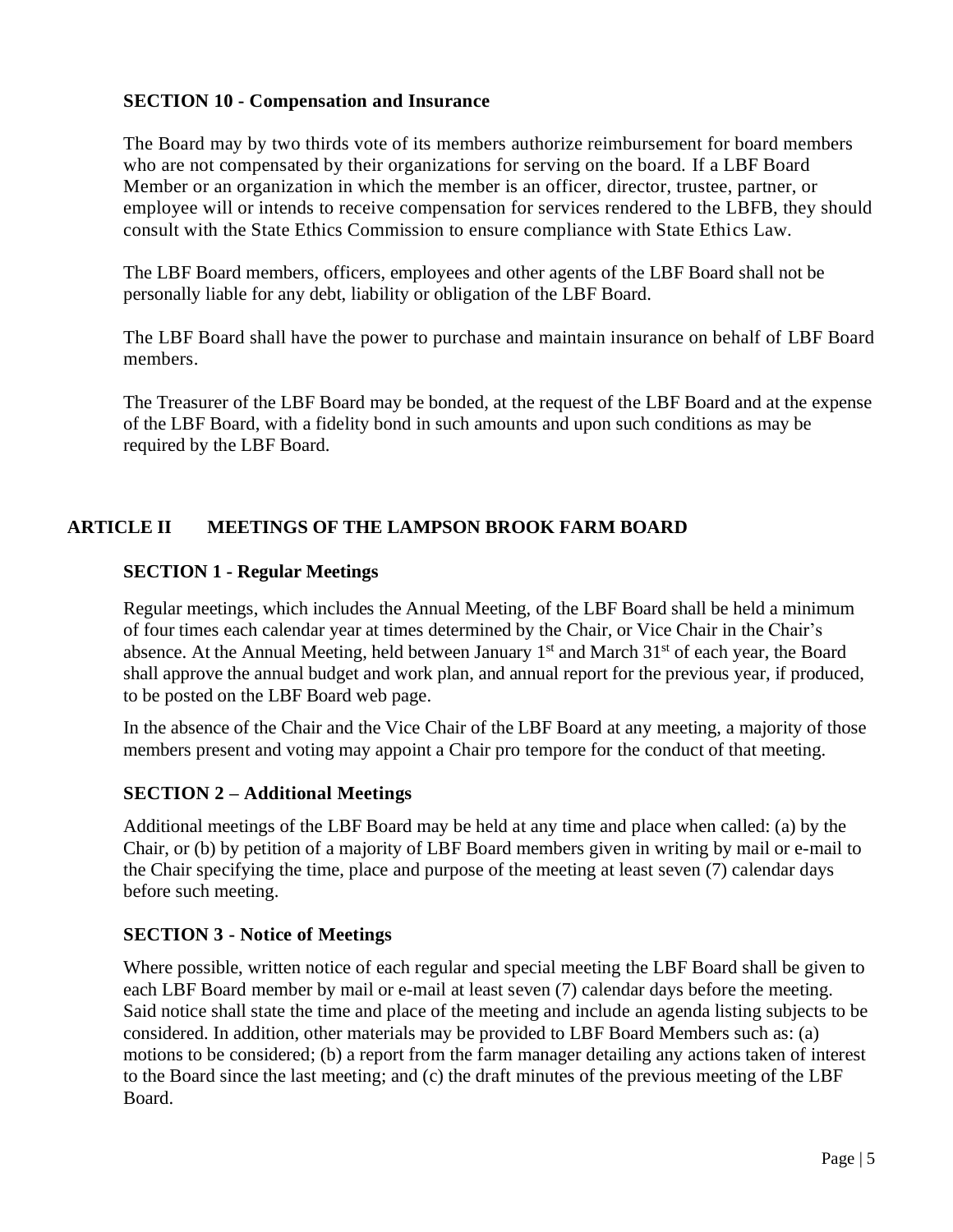All LBF Board meetings shall be properly posted in accordance with the Open Meeting Law of the Commonwealth.

### **SECTION 4 – Agenda Items**

Written agenda items submitted to the Chair of the Board by LBF Board Members within fourteen (14) days of a regular meeting may be considered at the next LBFB Board meeting. Unless otherwise specified in the Bylaws, all motions carry if supported by a simple majority of a quorum of LBFB Board members present and voting.

### **SECTION 5 - Voting**

Members of the LBFB Board shall be entitled to vote when present at a meeting or by teleconference voting at LBF Board meetings if a member is present on the teleconference. There shall be no use of proxies. Unless otherwise specified in the LBFB Act, a majority vote of those present at the time the vote is taken is required for a decision except as otherwise provided for herein.

The secretary of energy of environmental affairs or the secretary's designee serving as an ex-officio member of the board shall vote on matters where a vote of the Board resulted in a tie. If a board vote results in a tie when the secretary is not serving as an ex-officio member and the board determines after reconsideration that the matter is deadlocked, the matter shall be referred to the executive committee of the Pioneer Valley Planning Commission which shall cast the deciding vote. In making its determination, the executive committee of the Pioneer Valley Planning Commission, in its sole discretion, shall be entitled to either: (i) rely solely on the existing record with respect to the matter; or (ii) receive additional information reasonably necessary to casting its deciding vote; provided, however, that notwithstanding any rules or requirements of the LBF Board to the contrary, the executive committee shall not be required to attend any in-person deliberations or meetings. The executive committee shall have no legal liability and shall be held harmless as a result of casting the deciding vote under this subsection.

### **SECTION 6 - Quorum**

A majority of the LBFB Board shall constitute a quorum. A majority of those present at the time of a motion to adjourn may vote to adjourn any meeting of the LBF Board.

### **SECTION 7 - Open Meeting Law**

The LBF Board, the LBFB Executive Committee, and any Special or Standing Committees shall comply with M.G.L. Chapter 30A, Sections 18 to 25 ("Open Meeting Law").

### **ARTICLE III COMMITTEES OF THE LBF BOARD**

### **SECTION 1 – Standing and Special Committees**

The LBF Board may appoint Standing and Special Committees of the LBF Board to conduct work for the LBFB. The LBF Board Chair shall appoint the Chair of each Standing Committee and Special Committee.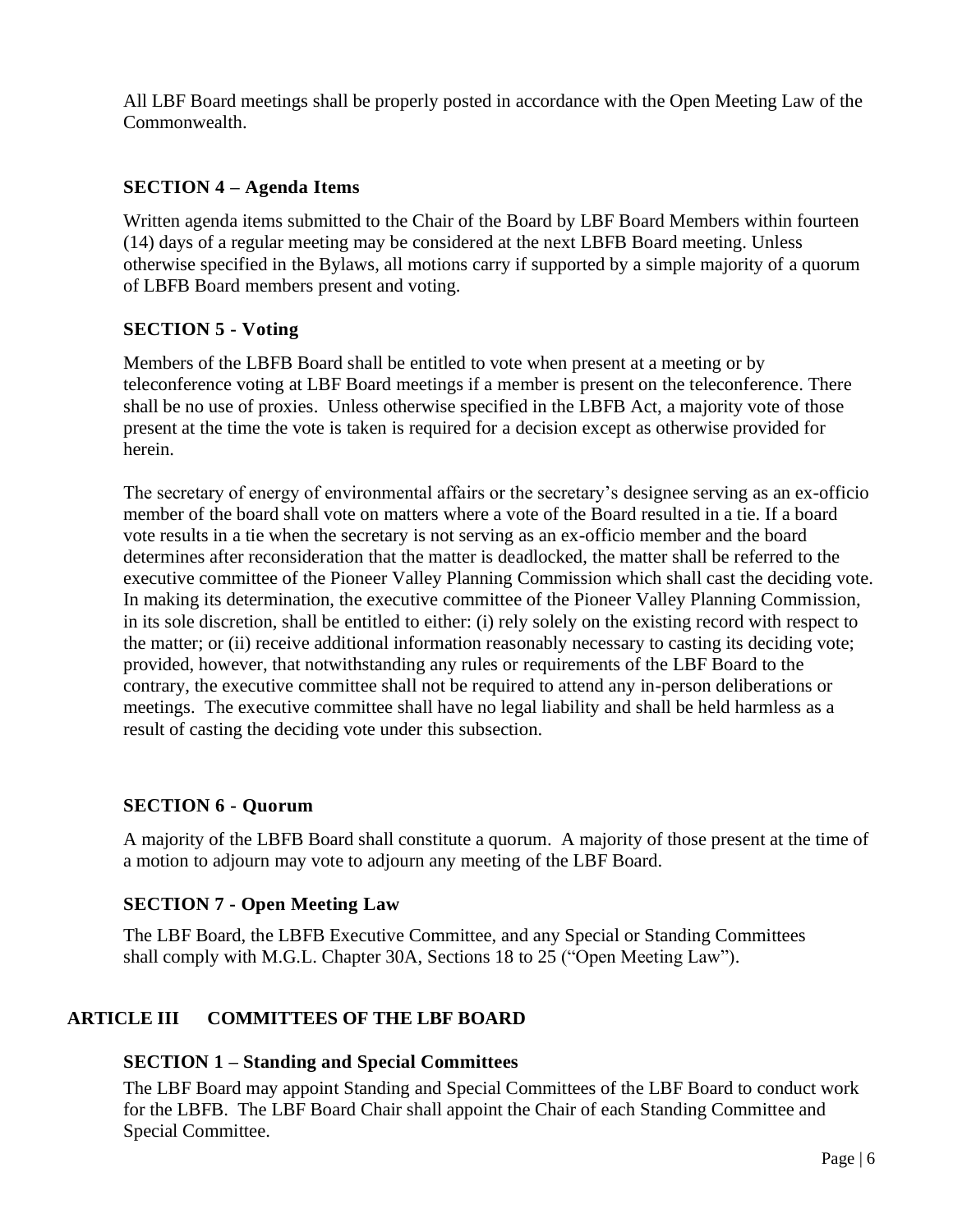Standing Committees may be established to address the following or other areas: Finance and Budgeting; Forest Land Conservation; Natural Resource Based Economic Development; Education, and Outreach & Research. Special Committees may be established to address Bylaw Changes, Nominations for Officer Elections; Policy/Program Development; and other areas identified by the LBF Board to support the goals of the LBFB. Standing and Special Committees shall report back to the LBF Board on a semi-annual basis at a minimum, or as required at the time of their establishment or assignments.

The LBF Board may vote to establish a Special Committee as a Standing Committee if the LBF Board determines that there is an ongoing function for that committee.

### **SECTION 2 - Meetings of the Standing and Special Committees**

Meetings of Standing or Special Committees may be held at any time when called by the Committee Chair. A written notice of the time, place and purposes of the meeting shall be given by the Committee Chair to the LBFB Board Clerk at least 7 calendar days prior to the meeting, where feasible. All Standing or Special Committee meetings shall be properly posted in accordance with the Open Meeting Law and transmitted to the members of the Standing or Special Committee and the LBFB Board by mail, electronic or otherwise.

### **SECTION 3 - Duties of the Standing and Special Committees**

Each Standing and Special Committee is responsible for providing a statement of work items and proposed timelines, and meeting minutes to the LBFB Executive Committee and LBFB Board. Standing and Special Committees should also furnish to the LBFB Board an annual report detailing activities and accomplishments of that committee.

### **ARTICLE IV FINANCE & BUDGETING**

### **SECTION 1** - **Finance Laws**

The LBFB must follow all applicable State Finance laws. The Fiscal Year of the LBF Board shall be from July  $1<sup>st</sup>$  through June  $30<sup>th</sup>$ .

### **SECTION 2** - **Qualified Fund Manager**

A qualified Fund Manager may be selected by the LBF Board to manage the LBFB Fund. The Fund Manager shall prepare an annual report to the LBFB Board on the LBFB Fund. The Fund Manager shall follow the investment guidelines established by the LBFB Legislation. A sufficient amount of funding shall be invested and maintained in the Trust Fund as recommended by the LBFB Treasurer and Fund Manager and approved by the LBFB.

### **SECTION 3** - **Annual Budget and Audit**

The Finance and Budgeting Committee or Treasurer shall prepare an annual budget for approval by the LBF Board at the Annual Meeting if funding or other revenues are received by the LBF Board.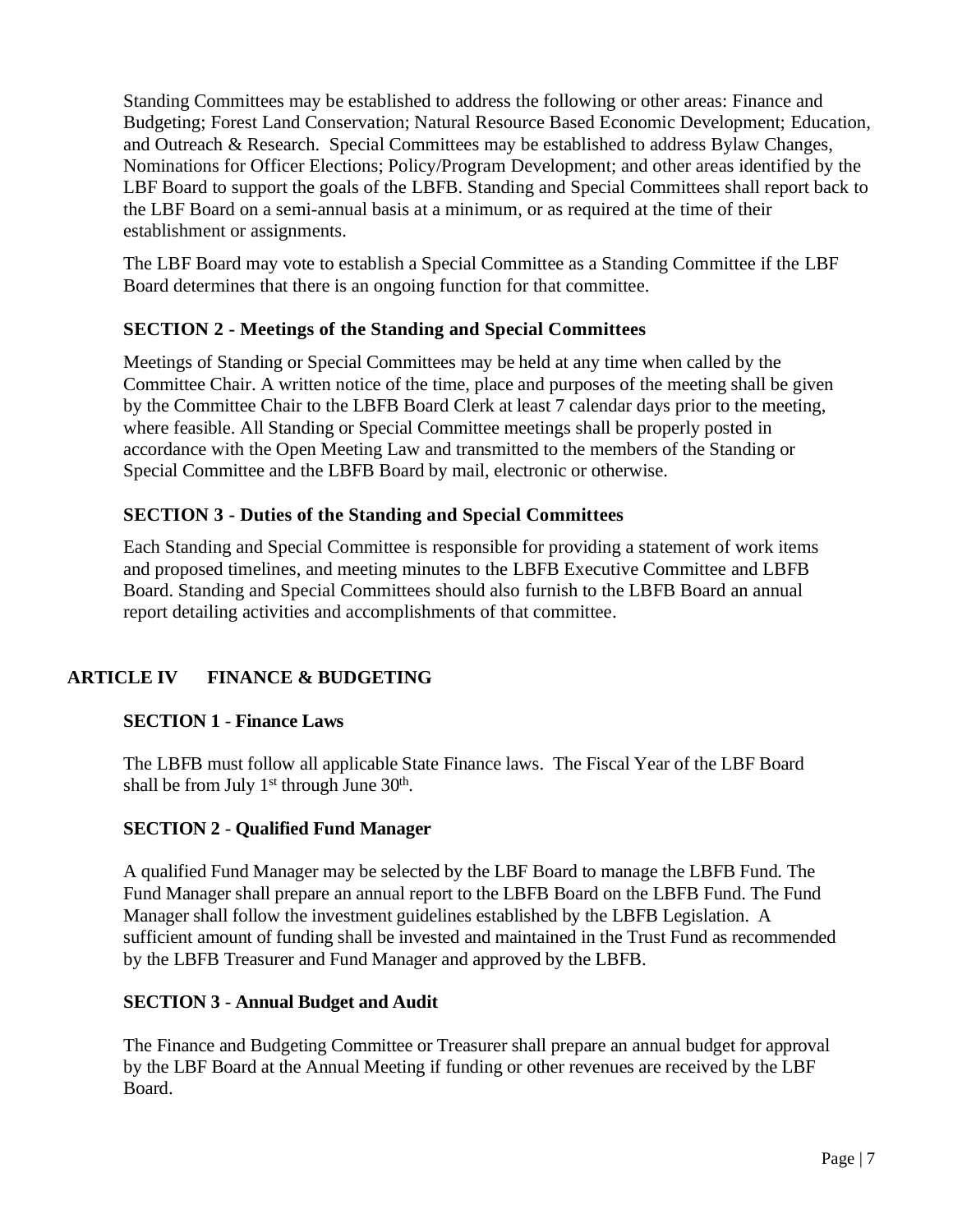There shall be an independent audit prepared annually for the LBFB Fund in accordance with the requirements of the Commonwealth of Massachusetts Finance Laws and other funding sources of the LBFB. The annual independent audit shall not be undertaken if no funding is received or held by the Board.

### **ARTICLE V RECORDKEEPING AND DISSOLUTION**

#### **SECTION 1 - Books and Records**

The books, records and papers of the LBF Board shall be located at the business offices of the LBF Board, where deemed to be a public record, shall be available in compliance with public records laws of the Commonwealth.

#### **SECTION 2 - Dissolution of the LBF Board**

The LBF Board may, by 2/3 vote of the LBF Board members, recommend to the State legislature that the LBF Board be dissolved if funding is insufficient to support the purposes and programs of the LBF Board or for other valid reasons. If and when the LBF Board ceases to exist under the laws of Massachusetts, all its cash and property shall be dispersed in accordance with State and Federal law.

### **ARTICLE VI BYLAW AMENDMENTS**

These Bylaws may be amended at any regular or special meetings of the LBF Board. Any proposed amendments to the Bylaws shall be circulated to all LBF Board members at least fourteen (14) calendar days in advance of the meeting. Amendments must be passed with a 2/3 vote of the Board.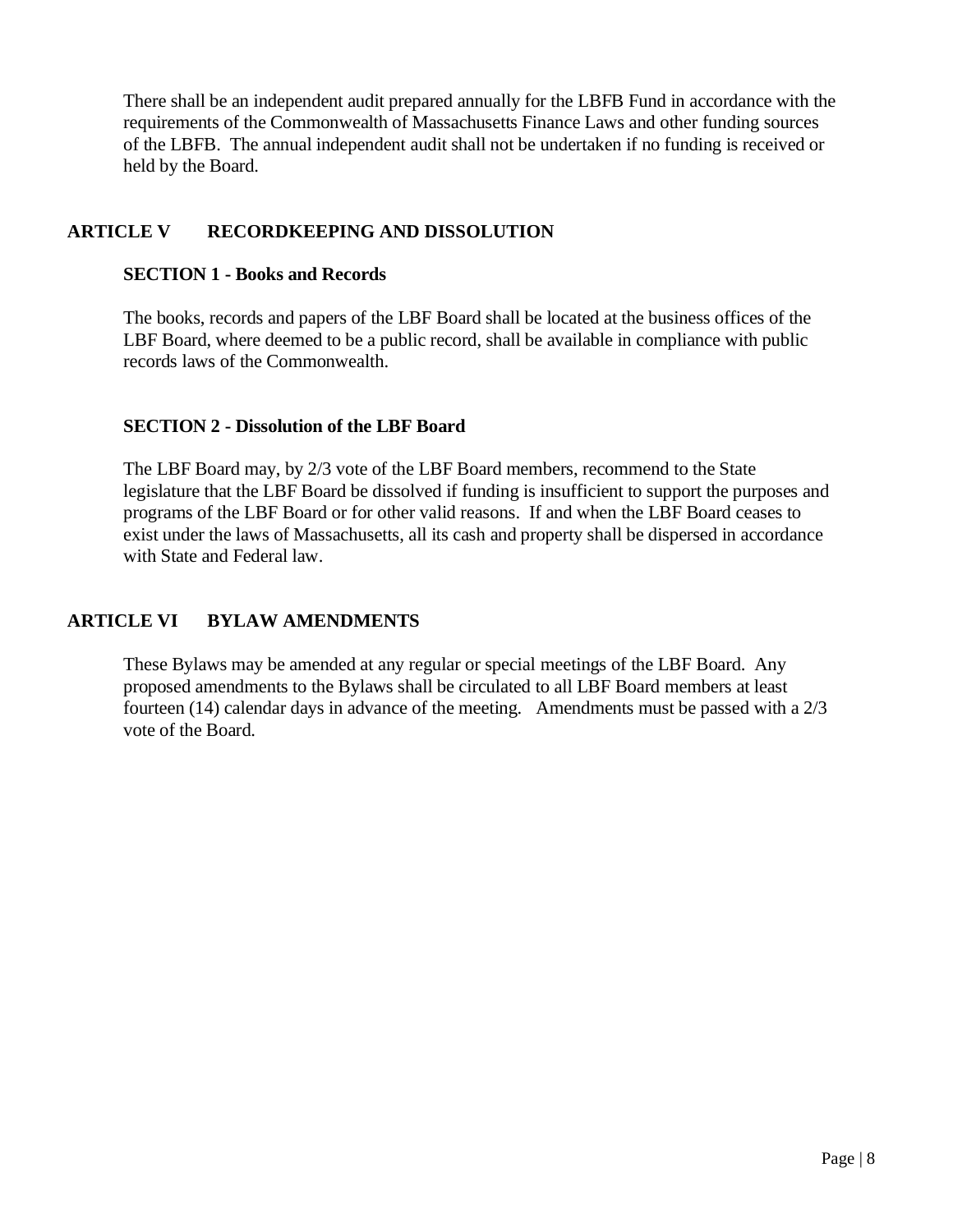## **APPENDIX A**

## **CHAPTER 355 OF THE ACTS OF 2020**

**See law at this link: <https://malegislature.gov/Laws/SessionLaws/Acts/2020/Chapter355>**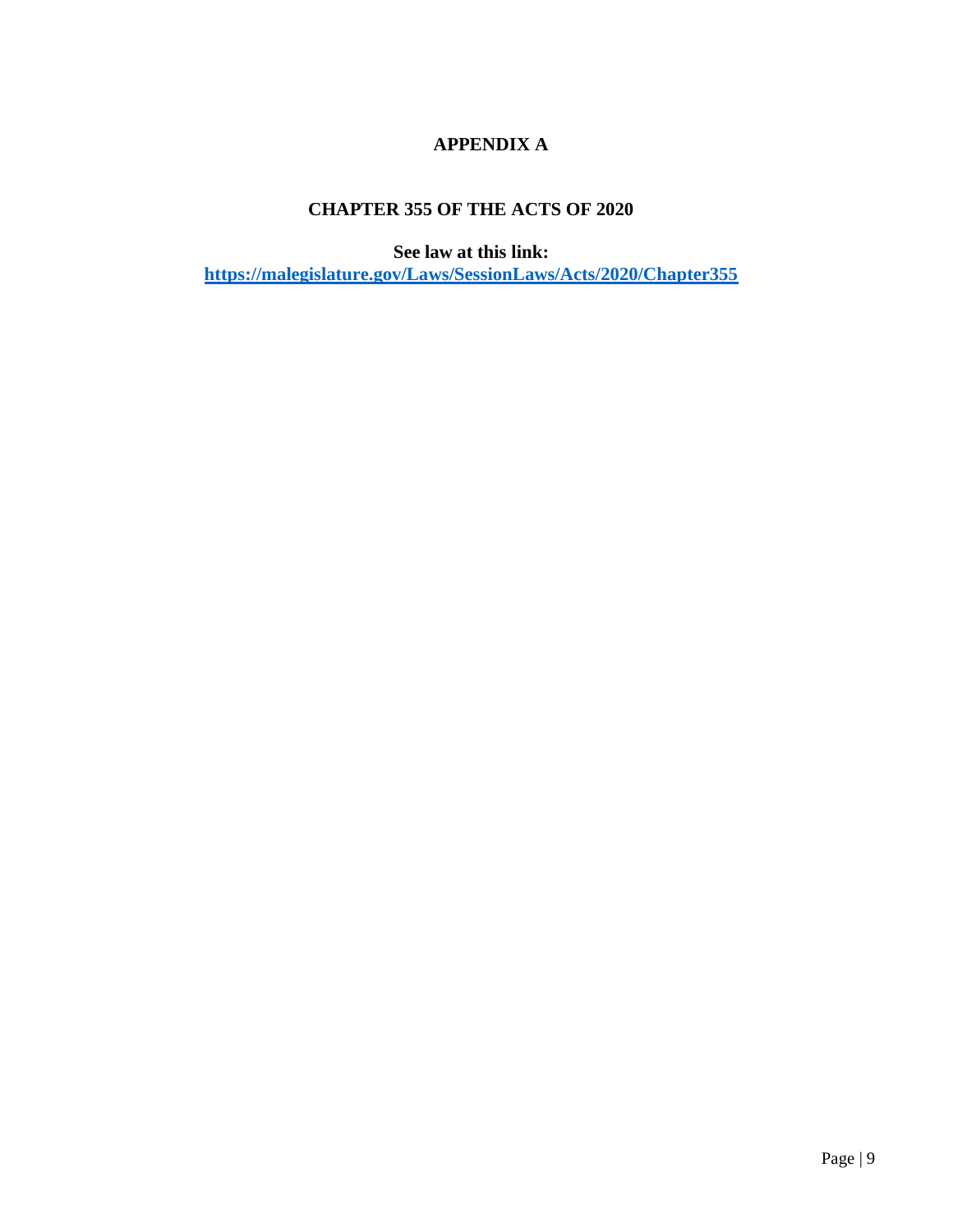## **APPENDIX B**

## The LBF Management Plan

To be added when plan is approved by the Board of Directors…